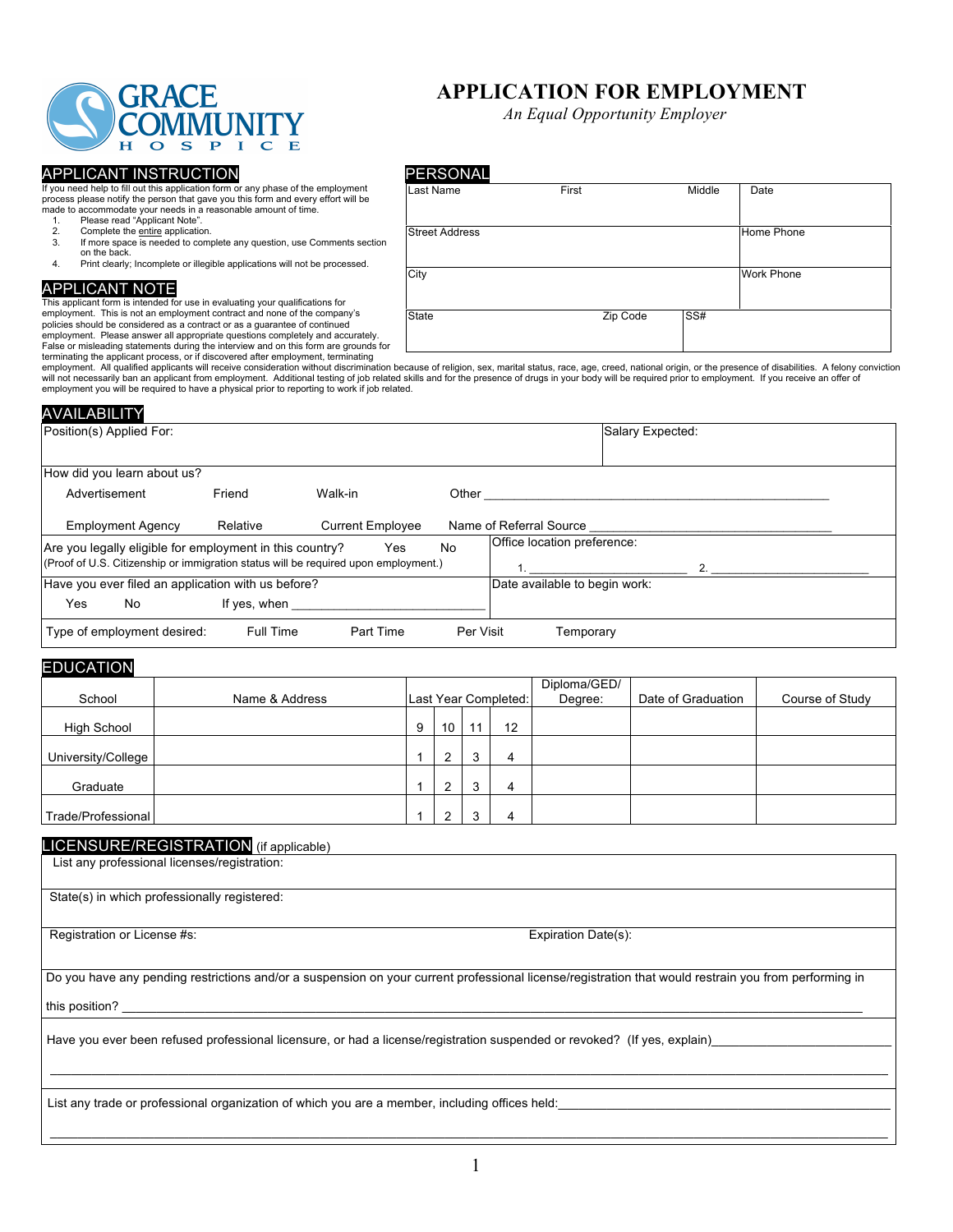# **SECURITY**

| <b>DRIVER'S LICENSE</b> |                                                                        |     |     | NOTE: Do not fill out any part of this section you believe to be non-job related.<br><b>No</b> |                                                                                                                                                                                                                                |
|-------------------------|------------------------------------------------------------------------|-----|-----|------------------------------------------------------------------------------------------------|--------------------------------------------------------------------------------------------------------------------------------------------------------------------------------------------------------------------------------|
|                         | Do you currently have a valid driver's license?                        |     | Yes |                                                                                                |                                                                                                                                                                                                                                |
|                         | Have you had any moving violations?                                    | Yes | No  |                                                                                                | If yes, please describe: and the state of the state of the state of the state of the state of the state of the state of the state of the state of the state of the state of the state of the state of the state of the state o |
|                         | Do you own or have access to reliable transportation on a daily basis? |     |     | Yes                                                                                            | <b>No</b>                                                                                                                                                                                                                      |
|                         | Do you have current auto liability insurance?                          |     |     | Yes                                                                                            | No.                                                                                                                                                                                                                            |
| <b>CLERICAL SKILLS</b>  |                                                                        |     |     |                                                                                                |                                                                                                                                                                                                                                |
|                         | Typing wpm                                                             |     |     |                                                                                                | Clerical/Medical Data Entry                                                                                                                                                                                                    |
|                         | Word Processing Skills                                                 |     |     |                                                                                                |                                                                                                                                                                                                                                |
|                         |                                                                        |     |     |                                                                                                | Please list any specialized training skills, licenses or certificates that may be job-related or that you feel would be of value to this job or company.                                                                       |
|                         |                                                                        |     |     |                                                                                                |                                                                                                                                                                                                                                |

**EMPLOYMENT EXPERIENCE** Please complete every question in order for your application to be considered. Since we make every effort to contact previous employers,<br>the correct address and telephone numbers are needed. List mo

| Are you currently working for your most recent employer? | Yes | No |
|----------------------------------------------------------|-----|----|
| If yes, may we contact?                                  | Yes | No |

| Employer            |            |                | Dates Employed      | DUTIES: |
|---------------------|------------|----------------|---------------------|---------|
|                     |            | From           | To                  |         |
| Address             |            |                |                     |         |
|                     |            |                |                     |         |
| Telephone Number(s) |            |                |                     |         |
|                     |            |                | Hourly Rate/ Salary |         |
| Job Title           | Supervisor | Starting       | Final               |         |
| Reason for Leaving  |            |                |                     |         |
|                     |            |                |                     |         |
| Employer            |            | Dates Employed |                     | DUTIES: |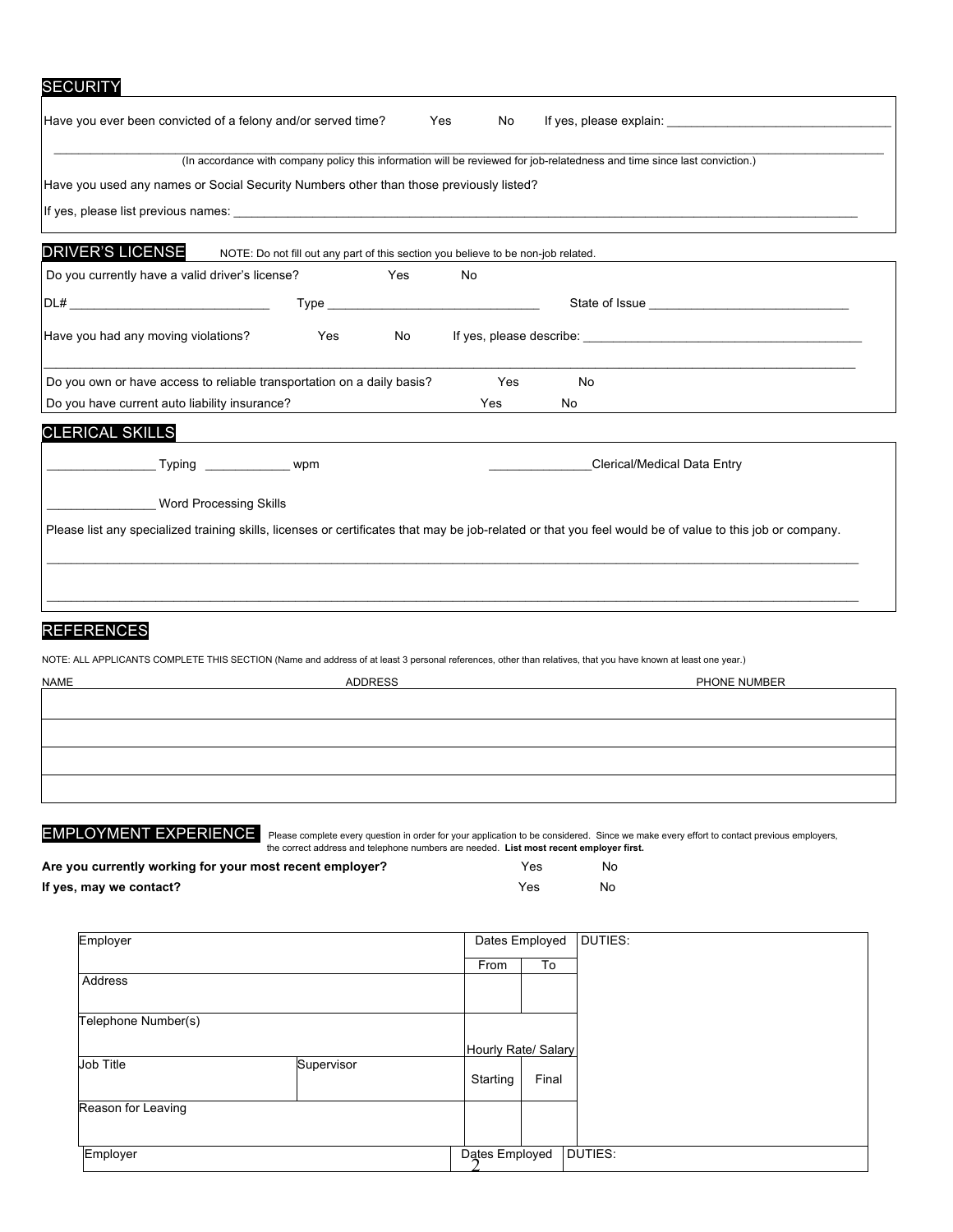|                     |            | From     | To                  |
|---------------------|------------|----------|---------------------|
| Address             |            |          |                     |
|                     |            |          |                     |
| Telephone Number(s) |            |          |                     |
|                     |            |          | Hourly Rate/ Salary |
| Job Title           | Supervisor | Starting | Final               |
| Reason for Leaving  |            |          |                     |
|                     |            |          |                     |

| Employer            |            |                     | Dates Employed | DUTIES: |
|---------------------|------------|---------------------|----------------|---------|
|                     |            | From                | To             |         |
| <b>Address</b>      |            |                     |                |         |
|                     |            |                     |                |         |
| Telephone Number(s) |            |                     |                |         |
|                     |            | Hourly Rate/ Salary |                |         |
| Job Title           | Supervisor | Starting            | Final          |         |
| Reason for Leaving  |            |                     |                |         |
|                     |            |                     |                |         |

| Employer            |            |                     | Dates Employed DUTIES: |  |
|---------------------|------------|---------------------|------------------------|--|
|                     |            | From                | To                     |  |
| <b>Address</b>      |            |                     |                        |  |
|                     |            |                     |                        |  |
| Telephone Number(s) |            |                     |                        |  |
|                     |            | Hourly Rate/ Salary |                        |  |
| Job Title           | Supervisor | Starting            | Final                  |  |
| Reason for Leaving  |            |                     |                        |  |
|                     |            |                     |                        |  |

| Employer            |            |                     | Dates Employed DUTIES: |  |
|---------------------|------------|---------------------|------------------------|--|
|                     |            | From                | To                     |  |
| <b>Address</b>      |            |                     |                        |  |
|                     |            |                     |                        |  |
| Telephone Number(s) |            |                     |                        |  |
|                     |            | Hourly Rate/ Salary |                        |  |
| Job Title           | Supervisor | Starting            | Final                  |  |
| Reason for Leaving  |            |                     |                        |  |
|                     |            |                     |                        |  |

# CERTIFICATION & RELEASE